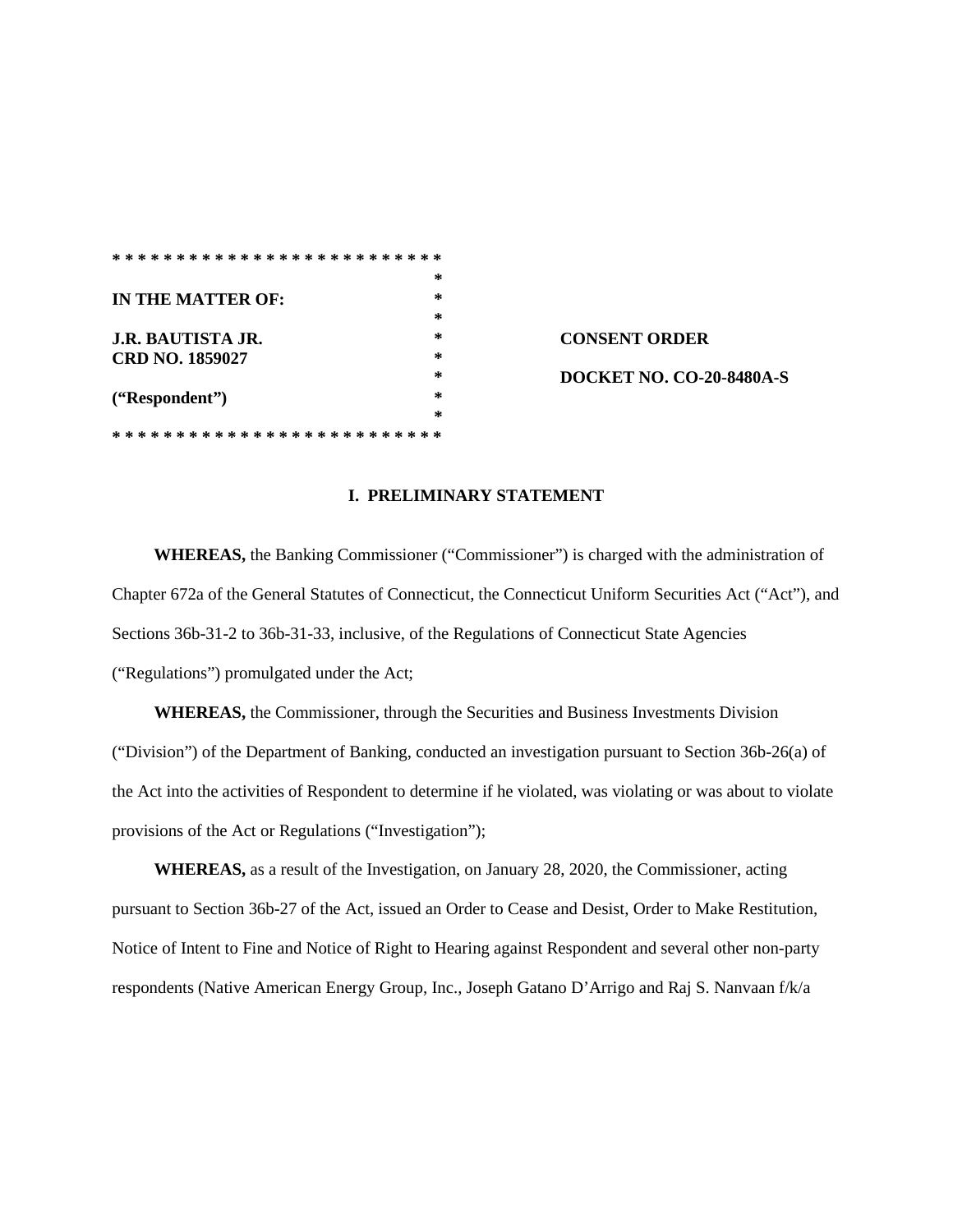Tejbir Singh) (Docket No. CRF-20-8480-S) (collectively, "Notice"), which Notice is incorporated by reference herein;

**WHEREAS,** on January 29, 2020, the Notice was sent by certified mail, return receipt requested, to Respondent to his address last known to the Commissioner in Delray Beach, Florida ("Respondent Mailing"). To date, online tracking for the United States Postal Service lists the status of Respondent Mailing as "In-Transit";

**WHEREAS,** on April 28, 2020, Respondent, through his counsel, informed Division staff that Respondent learned through the Internet that the Notice had been issued against Respondent and that he did not receive the Respondent Mailing;

**WHEREAS,** on April 29, 2020, the Division served, by e-mail, the Notice on Respondent and his counsel after confirming Respondent's e-mail address;

**WHEREAS,** on May 8, 2020, Respondent requested a hearing on the matters alleged in the Notice;

**WHEREAS,** on May 15, 2020, the Commissioner issued a Notification of Hearing and Designation of Hearing Officer, wherein the Commissioner appointed Department of Banking Attorney Eric Beckenstein as the Hearing Officer and scheduled a hearing on the matters alleged in the Notice for July 15, 2020 ("Hearing");

**WHEREAS,** on July 8, 2020, Hearing Officer Beckenstein granted a joint continuance request sought by both parties and scheduled the Hearing for September 30, 2020;

**WHEREAS,** Section 36b-31(a) of the Act provides, in relevant part, that "[t]he commissioner may from time to time make . . . such . . . orders as are necessary to carry out the provisions of sections 36b-2 to 36b-34, inclusive";

**WHEREAS,** Section 36b-31(b) of the Act provides, in relevant part, that "[n]o . . . order may be made . . . unless the commissioner finds that the action is necessary or appropriate in the public interest or for the protection of investors and consistent with the purposes fairly intended by the policy and provisions of sections 36b-2 to 36b-34, inclusive";

 $-2-$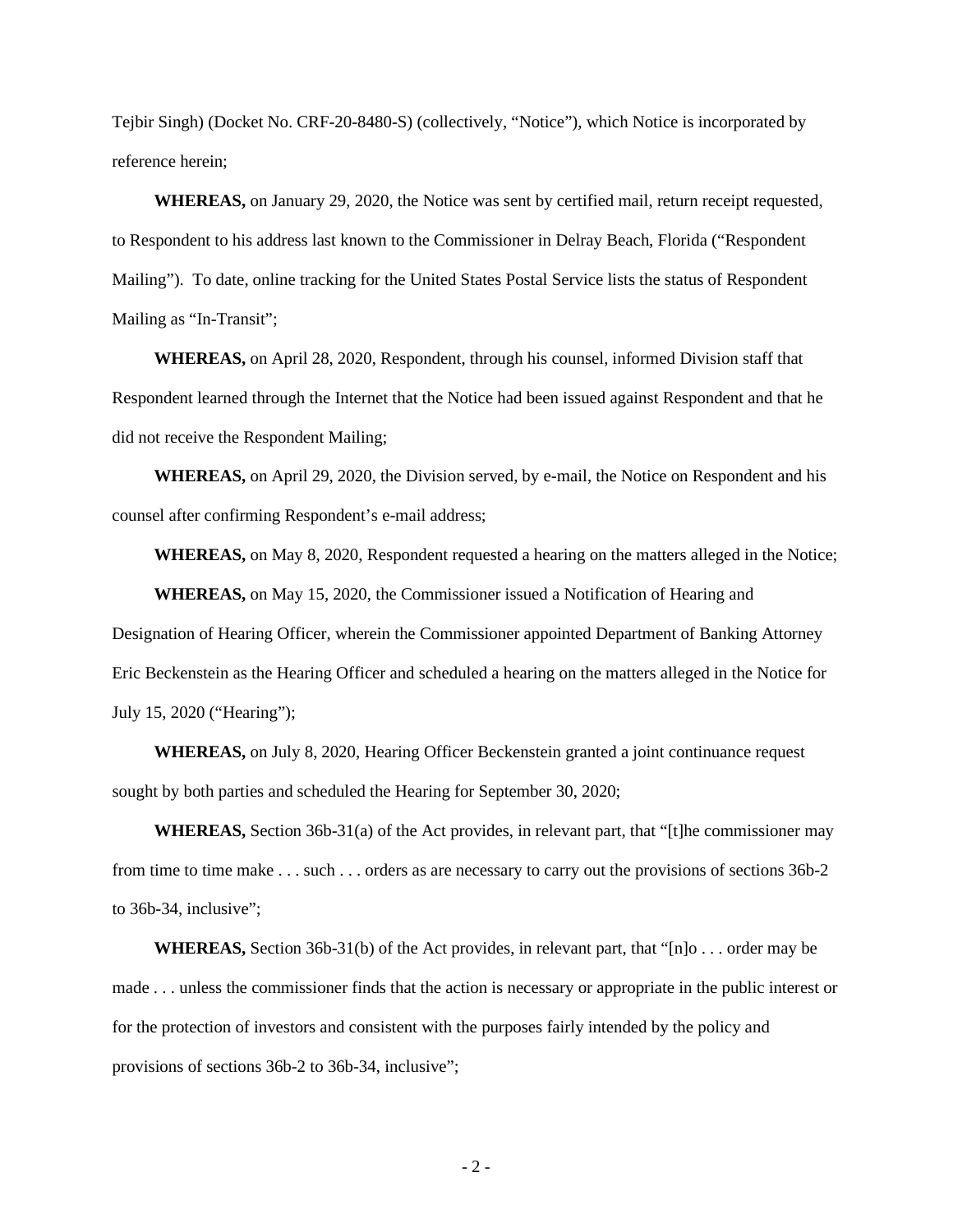**WHEREAS,** an administrative proceeding initiated under Section 36b-27 of the Act would constitute a "contested case" within the meaning of Section 4-166(4) of the General Statutes of Connecticut;

**WHEREAS,** Section 36b-27(f) of the Act provides, in relevant part, that "[a]ny time after the issuance of an order or notice provided for in subsection  $(a)$ ,  $(b)$ ... or subdivision  $(1)$  of subsection  $(d)$  of this section, the commissioner may accept an agreement by any respondent named in such order or notice to enter into a written consent order in lieu of an adjudicative hearing";

**WHEREAS,** Section 4-177(c) of the General Statutes of Connecticut and Section 36a-1-55(a) of the Regulations of Connecticut State Agencies provide that a contested case may be resolved by consent order, unless precluded by law;

**WHEREAS,** on February 16, 2020, the Order to Cease and Desist and Order to Make Restitution issued against Native American Energy Group, Inc. became permanent, and on March 13, 2020, the Commissioner entered an Order Imposing Fine against Native American Energy Group, Inc. in the amount of one hundred thousand dollars (\$100,000);

**WHEREAS,** on May 21, 2020, the Order to Cease and Desist and Order to Make Restitution issued against Joseph Gatano D'Arrigo became permanent, and on June 4, 2020, the Commissioner entered an Order Imposing Fine against Joseph Gatano D'Arrigo in the amount of one hundred thousand dollars (\$100,000);

**WHEREAS,** on February 23, 2020, the Order to Cease and Desist and Order to Make Restitution issued against Raj S. Nanvaan f/k/a Tejbir Singh became permanent and on March 13, 2020, the Commissioner entered an Order Imposing Fine against Raj S. Nanvaan f/k/a Tejbir Singh in the amount of one hundred thousand dollars (\$100,000);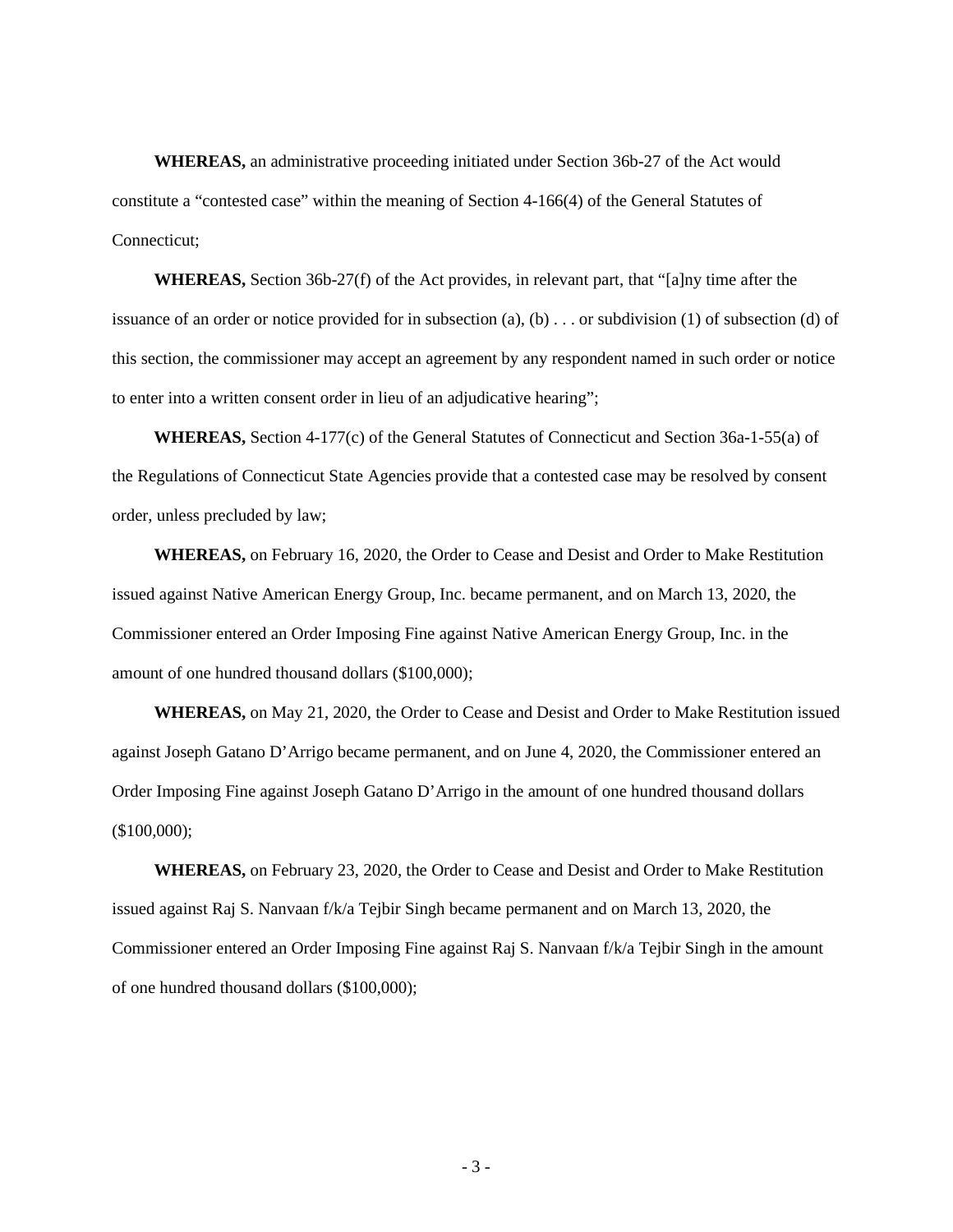**WHEREAS,** the Notice stated that a Connecticut resident identified as Investor A made three investments in Native American Energy Group, Inc. ("NAEG"), the third investment of \$5,000 being attributable to Respondent who recommended Investor A increase Investor A's investment in NAEG;

**WHEREAS,** the Respondent has provided documentation reflecting that after he became aware of the Notice and requested a hearing, he paid five thousand dollars (\$5,000) to Investor A;

**WHEREAS,** Respondent and the Commissioner now desire to resolve the matters alleged in the Notice without the need for further administrative proceedings;

**WHEREAS,** the Commissioner finds that the issuance of this Consent Order is necessary or appropriate in the public interest or for the protection of investors and consistent with the purposes fairly intended by the policy and provisions of the Act;

**WHEREAS,** Respondent expressly consents to the Commissioner's jurisdiction under the Act and to the terms of this Consent Order;

**AND WHEREAS,** Respondent, through his execution of this Consent Order, specifically assures

the Commissioner that none of the violations alleged in the Notice or this Consent Order shall occur in the future.

#### **II. CONSENT TO WAIVER OF PROCEDURAL RIGHTS**

**WHEREAS,** Respondent, through his execution of this Consent Order, voluntarily waives the

following rights:

- 1. To be afforded an opportunity for a hearing within the meaning of Section 36b-27 of the Act and Section 4-177(a) of the General Statutes of Connecticut;
- 2. To present evidence and argument and to otherwise avail himself of Section 36b-27 of the Act and Section 4-177c(a) of the General Statutes of Connecticut;
- 3. To present his position in a hearing in which he is represented by counsel;
- 4. To have a written record of the hearing made and a written decision issued by a hearing officer; and
- 5. To seek judicial review of, or otherwise challenge or contest the matters described herein, including the validity of this Consent Order.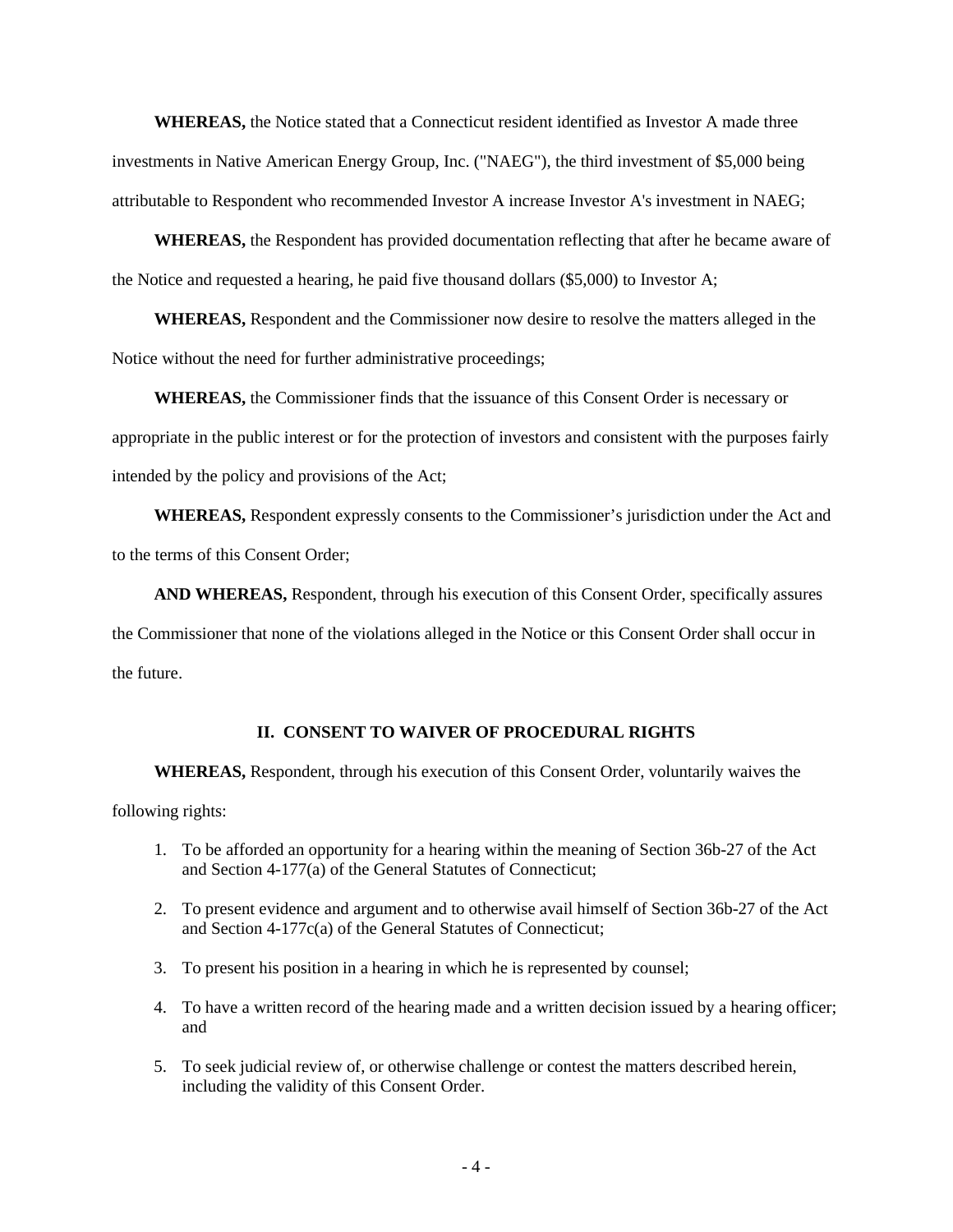## **III. ACKNOWLEDGEMENT OF THE COMMISSIONER'S ALLEGATIONS**

#### **WHEREAS,** through his execution of this Consent Order, Respondent acknowledges the

Commissioner's allegations in the Notice, without admitting or denying them, to wit, that

Respondent violated Sections 36b-16 and 36b-4(a) of the Act;

**WHEREAS,** the Commissioner would have the authority to enter findings of fact and

conclusions of law after granting Respondent an opportunity for a hearing;

**AND WHEREAS,** Respondent acknowledges the possible consequences of an administrative

hearing and voluntarily agree to consent to the entry of the sanctions described below.

## **IV. CONSENT TO ENTRY OF SANCTIONS**

**WHEREAS,** Respondent, through his execution of this Consent Order, consents to the

Commissioner's entry of a Consent Order imposing on him the following sanctions:

- 1. Respondent shall cease and desist from directly or indirectly violating the provisions of the Act or any regulation, rule or order adopted or issued under the Act, including without limitation, engaging in any activity in or from Connecticut that violates Sections 36b-16 or 36b-4(a) of the Act; and
- 2. No later than the date this Consent Order is entered by the Commissioner, Respondent shall remit to the Department by cashier's check, certified check or money order made payable to "Treasurer, State of Connecticut," the sum of ten thousand dollars (\$10,000) as an administrative fine.

#### **V. CONSENT ORDER**

**NOW THEREFORE,** the Commissioner enters the following:

- 1. The Sanctions set forth above be and are hereby entered;
- 2. Entry of this Consent Order by the Commissioner is without prejudice to the right of the Commissioner to take enforcement action against Respondent based upon a violation of this Consent Order or the matters underlying its entry if the Commissioner determines that compliance with the terms herein is not being observed;
- 3. Nothing in this Consent Order shall be construed as limiting the Commissioner's ability to take enforcement action against Respondent based upon evidence of which the Division was unaware on the date hereof relating to a violation of the Act or any regulation, rule or order adopted or issued under the Act;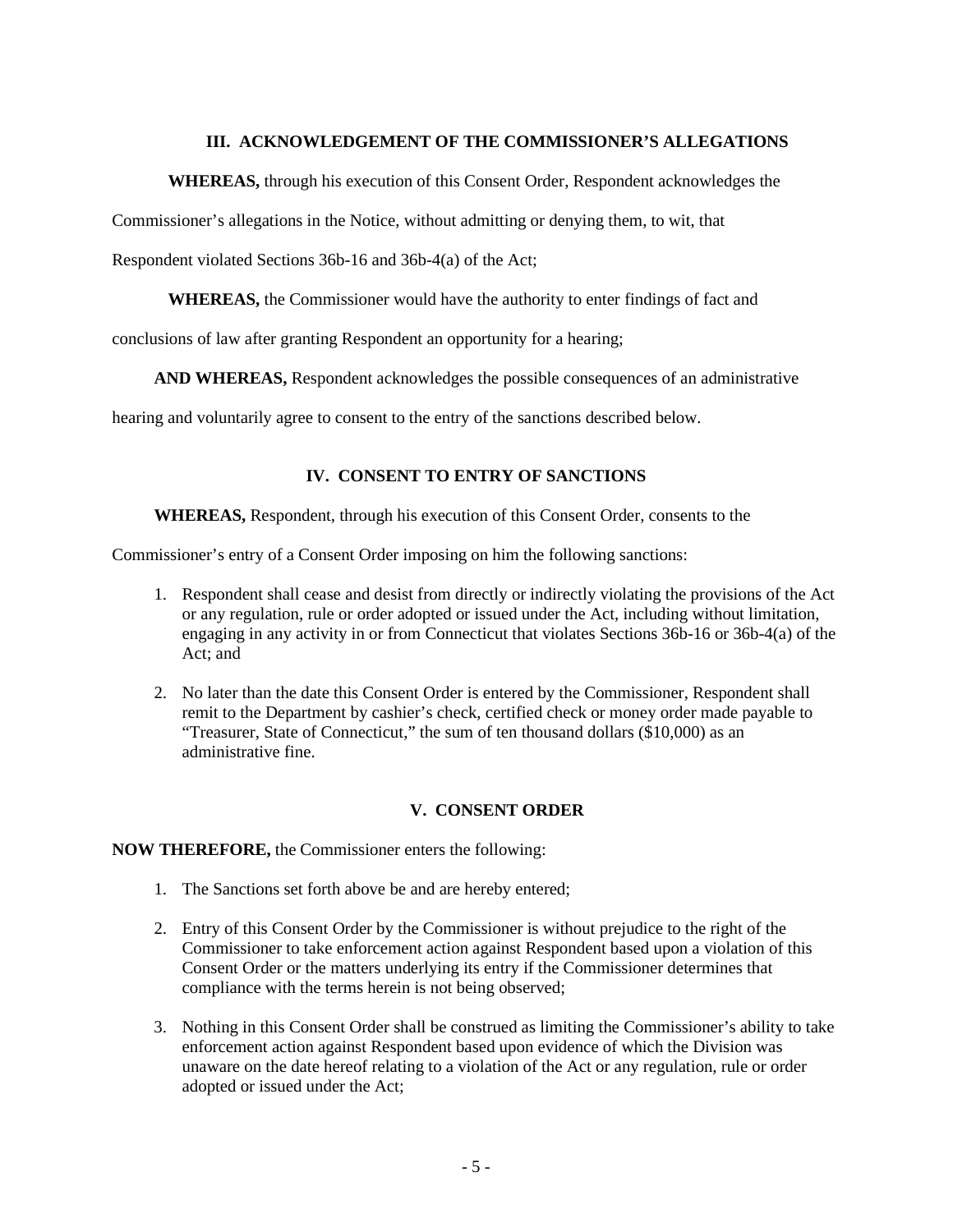- 4. Respondent shall not take any action or make or permit to be made any public statement, including in regulatory filings or otherwise, denying, directly or indirectly, any allegation referenced in this Consent Order or create the impression that this Consent Order is without factual basis;
- 5. Respondent shall not take any position in any proceeding brought by or on behalf of the Commissioner, or to which the Commissioner is a party, that is inconsistent with any part of this Consent Order. However, nothing in this Consent Order affects Respondent's testimonial obligations or right to take any legal or factual position in litigation, arbitration, or other legal proceedings in which the Commissioner is not a party; and
- 6. This Consent Order shall become final when entered.

So ordered at Hartford, Connecticut, this  $10^{th}$  day of Sept. 2020  $\frac{|s|}{\sqrt{|s|}}$ 

Jorge L. Perez Banking Commissioner